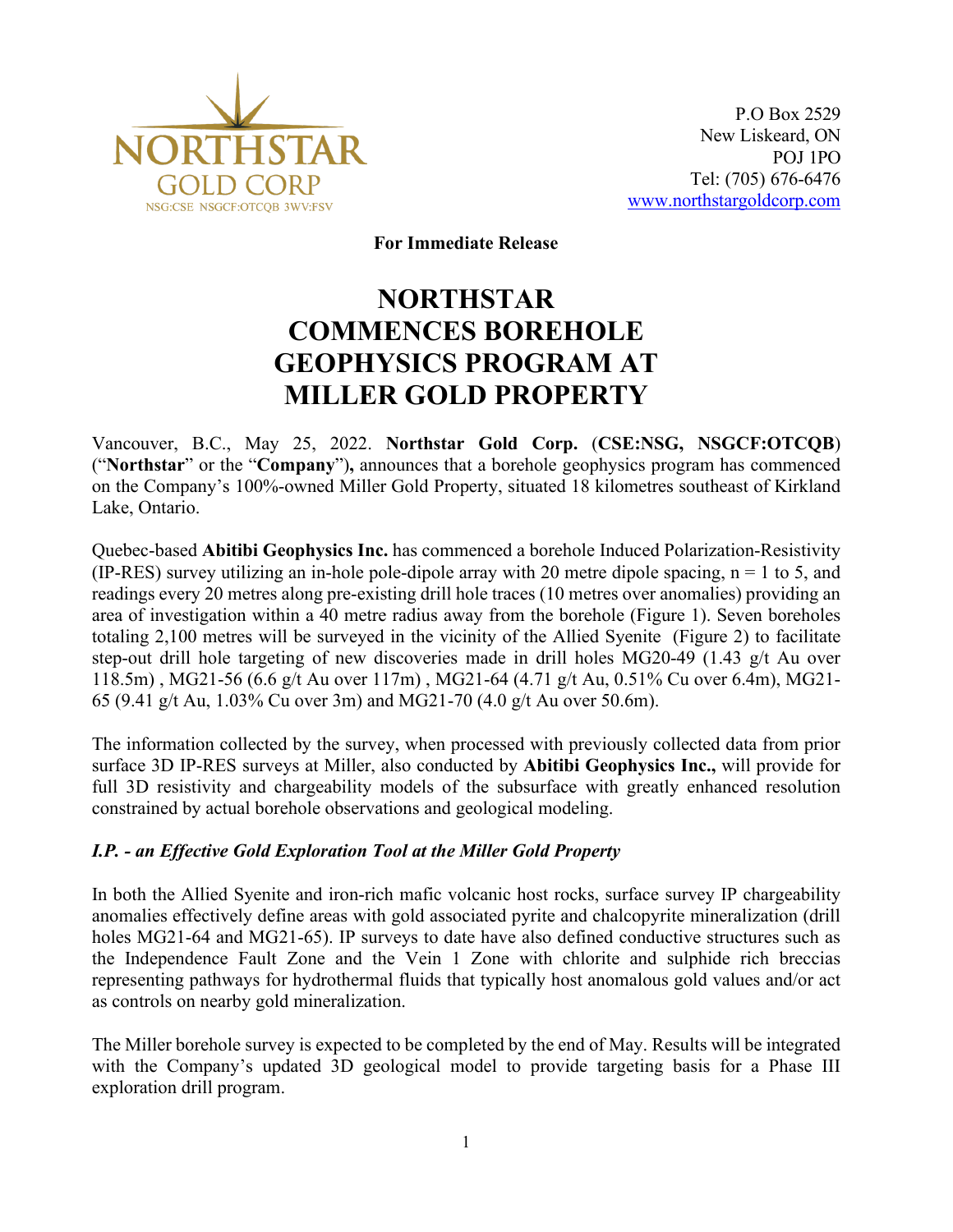





**Figure 2. Allied Syenite Abitibi Geophysics Borehole IP-RES Survey Plan**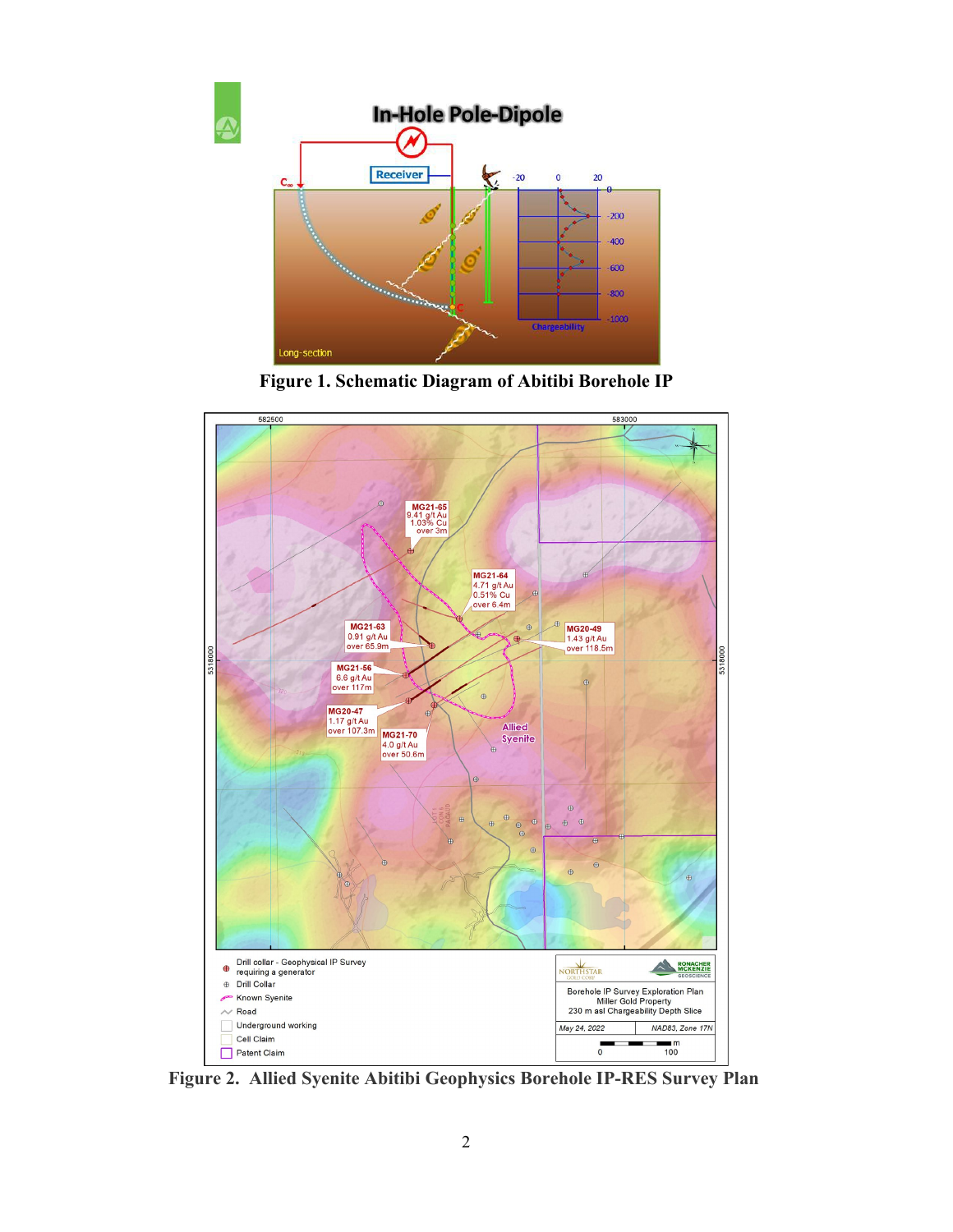# *Qualified Person*

Brian P. Fowler, P.Geo., a 'Qualified Person' (Q.P.) as defined under Canadian National Instrument NI 43-101, has reviewed technical aspects of this news release.

## *About Northstar Gold Corp.*

Northstar's primary exploration focus is the advancement of the Company's flagship, 100%-owned Miller Gold Property, situated 18 km southeast of Kirkland Lake and Agnico Eagle Mine's Macassa SMC gold mine. The Company's strategy is to develop a material (+1 million ounce) mineral resource base to support a stand-alone mining operation at the Miller Gold Property.

The Miller Gold Property shares several important geological similarities with Kirkland Lake District gold deposits, including a similar style and age of gold-telluride mineralization, similar aged rocks and interconnected First Order controlling structures (Catharine Fault at Miller) off the Kirkland / Cadillac Larder Breaks. The premise is that gold-telluride mineralization at the Miller Gold Property is tapping the same magmatic gold source as the Kirkland gold deposits, which have produced over 25 million ounces of gold from 7 mines over the past 100 years.

Since going public by IPO in late 2020, Northstar has spent >\$4 million in exploration at Miller, resulting in the discovery of a series of broad, shallow dipping sheeted quartz-gold-telluride vein structures in the Allied Syenite (Allied Syenite Gold Zone) and Planet Syenite, with numerous 70 - 770 gram/metre drill hole intercepts.

During the period of August  $7<sup>th</sup>$  – November 4<sup>th</sup>, 2021, Northstar completed an enhanced surface stripping, mapping and sampling program targeting near-surface gold mineralization over the Allied Syenite, No. 1 Vein and other areas on the Miller and recently acquired adjoining Searles Patent. In November, 2021 the Company announced the completion of a 14-hole, 2,495 metre Phase IIB diamond drill program at Miller targeting expansions of the Allied Gold Zone, twinning a number of historic No. 1 Vein drill holes on the Searles Patent and drill testing the newly discovered Area E mineralized zone 450 metres west of the Allied Syenite.

The Allied Syenite Gold Zone has now been defined by drilling and surface sampling to encompass an area measuring >350 metres X 200 metres and remains open along strike to the northwest and southeast. Drilling to date at the Allied Syenite Gold Zone has intersected 6.6 g/t Au over 117.0 metres, 4.0 g/t Au over 50.6 metres, 1.4 g/t Au over 118.5 metres, and 1.2 g/t Au over 107.3 metres. Drilling to date has also yielded long intercepts (50 metres to 150 metres) of near surface, lower grade  $(0.5 \text{ to } 1.5 \text{ g/t})$  gold mineralization at two additional and nearby Syenite intrusions, with a 100-metre wide stockwork zone in the Meilleur Syenite yielding 2.13 g/t Au over 13.05 metres and a 147.2 metre intersection averaging 0.60 g/t Au at the Planet Syenite.

As a precursor to a Mineral Resource Estimate and for reporting purposes, the Company has commissioned Ronacher McKenzie Geoscience Inc. and SRK Consulting (Canada) to utilize Miller drill hole results to date and develop an Allied Syenite Gold Zone Exploration Target model. This will provide the Company and investors a range of conceptual tonnage and gold grades at the Allied Syenite Gold Zone and provide basis for continued expansion drilling and mineral resource development. Results of this work are expected in early June, 2022.